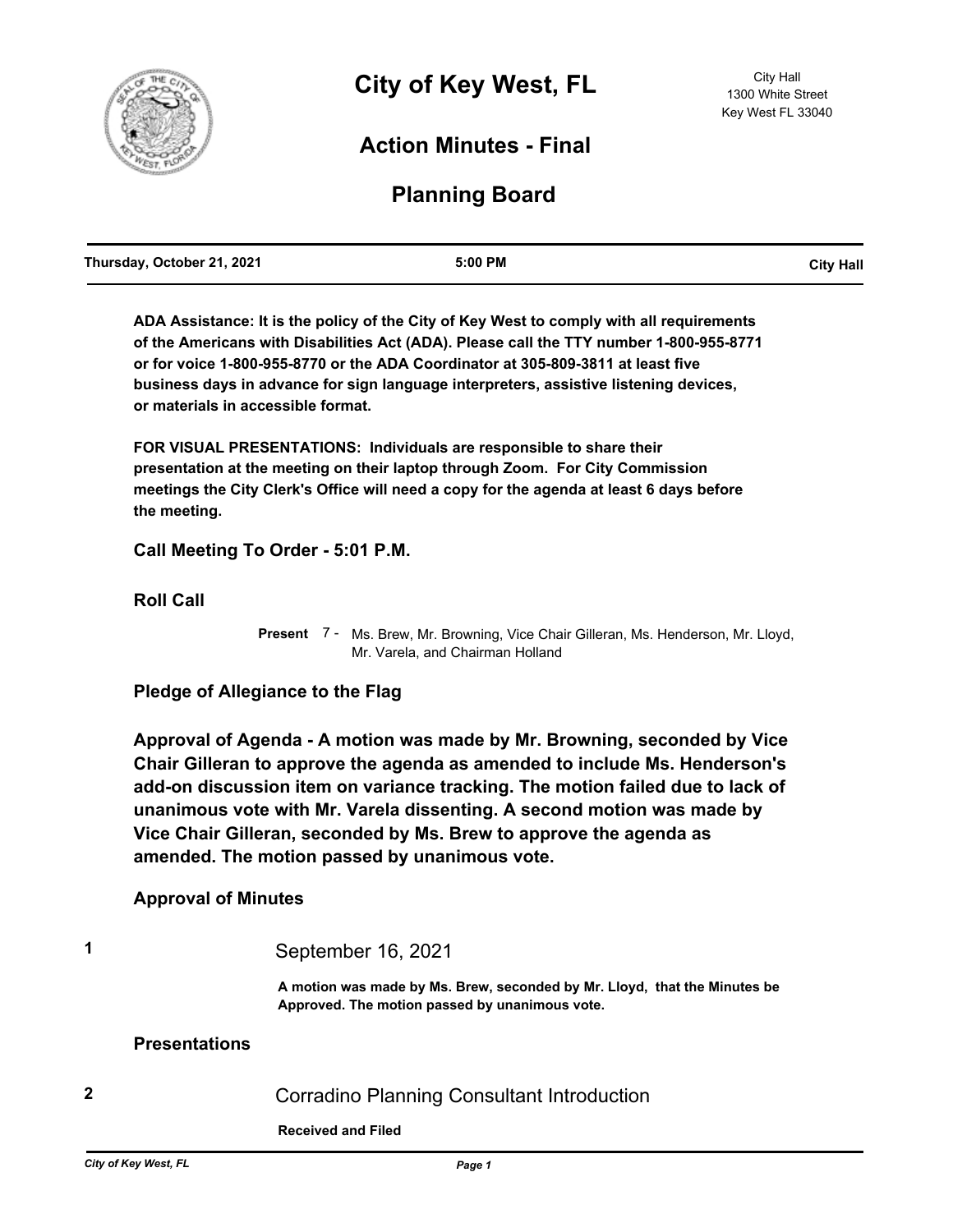#### **Action Items**

#### **3** Approve Proposed 2022 Meeting Dates

**A motion was made by Mr. Lloyd, seconded by Ms. Brew, that the Action Item be Approved. The motion carried by the following vote:**

Yes: 7 - Ms. Brew, Mr. Browning, Vice Chair Gilleran, Ms. Henderson, Mr. Lloyd, Mr. Varela, and Chairman Holland

#### **Old Business**

**4 Official Zoning Map Amendment - 700 Front Street (RE # 00000210-000000)** - A request for approval of an amendment to the Official Zoning map to rezone the subject property from Historic Residential Commercial Core - Key West Bight (HRCC-2) to Historic Residential Commercial Core - Duval Gulfside District (HRCC-1); pursuant to Sections 90-516, 90-521, and 122-93 of the Land Development Regulations of the Code of Ordinances of the City of Key West, Florida; Providing for severability; Providing for an effective date.

> **A motion was made by Vice Chair Gilleran, seconded by Mr. Lloyd, that the Planning Resolution be Postponed to December 16, 2021. The motion carried by the following vote:**

Yes: 7 - Ms. Brew, Mr. Browning, Vice Chair Gilleran, Ms. Henderson, Mr. Lloyd, Mr. Varela, and Chairman Holland

**5 Request for Postponement by Applicant: Variance - 408 Greene Street (RE# 00001500-000000) -** A request for a variance to the minimum parking requirements in order to create 1,000 square feet of an outdoor venue for yoga classes and other small group retail / therapeutic events on property located within the Historic Residential / Office (HRO) zoning district pursuant to Sections 90-395, 108-573, 108-572 (16), 122-27 and 122-32 (d) of the Land Development Regulations of the Code of Ordinances of the City of Key West, Florida

**Postponed to November 18, 2021**

### **6 Request for Postponement by Applicant: Variance -**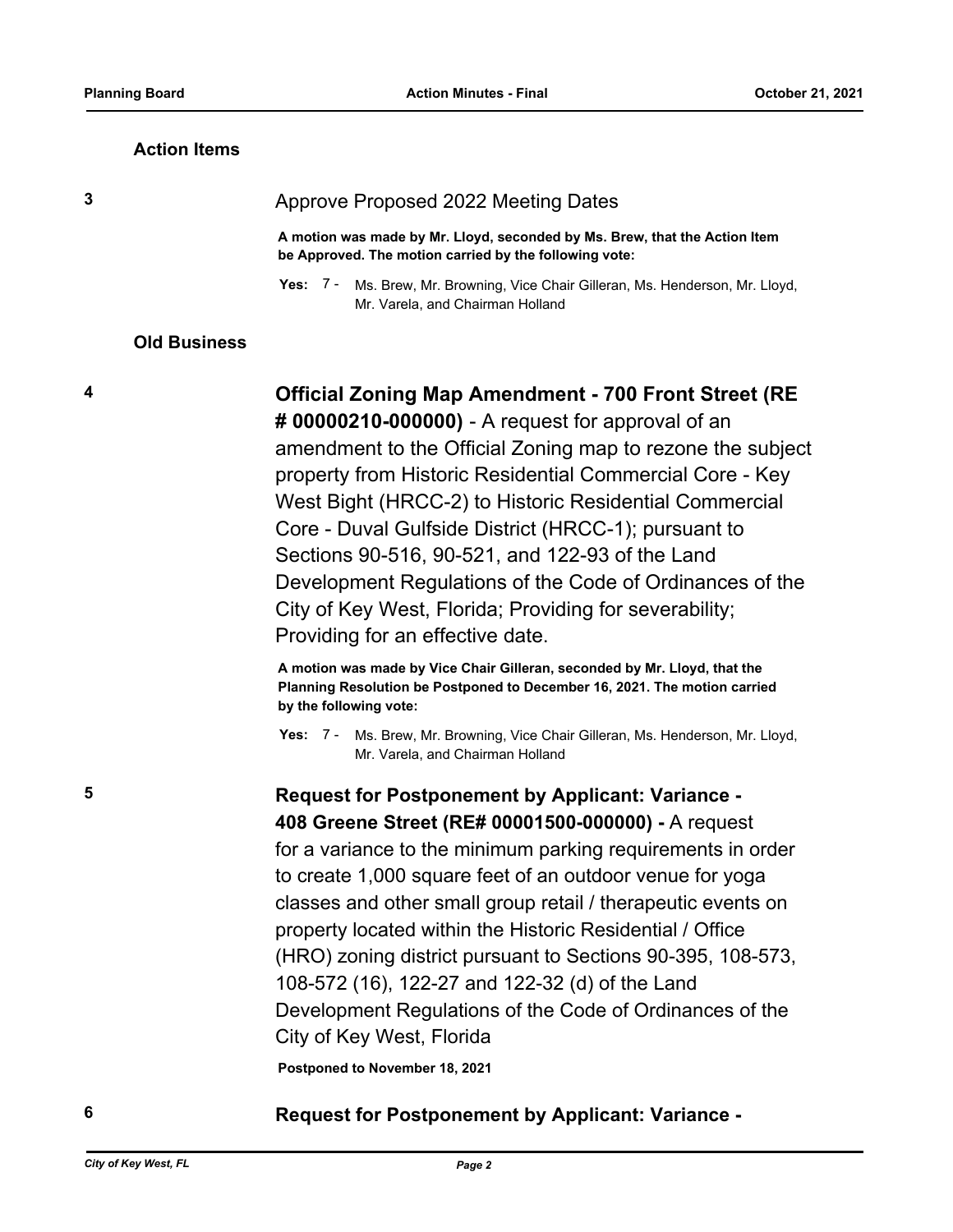#### **1325 Simonton Street (RE#00035950-000000)** - A

request for approval of a variance to conform with parking deficiencies, variance to off-street required parking and landscaping requirements, variance to required open space, and a variance to the maximum impervious surface to allow an electronic scooter rental service as an accessory to a hotel use in Historic Commercial Tourist (HCT) zoning district pursuant to Sections 90-395, 108-346, 108-412, 108-414, 108-572, 108-575(5), and 122-900(4)b. of the Land Development Regulations of the Code of Ordinances of the City of Key West, Florida.

**Postponed to November 18, 2021**

# **7 Request for Postponement by Applicant: Conditional Use - 1325 Simonton Street (RE# 00035950-000000)** - A

request for approval of a conditional use to allow an electronic scooter rental service and a food truck as an accessory to a hotel use in the Historic Commercial Tourist (HCT) zoning district pursuant to Sections 18-355, 122-62 and 122-898 of the Land Development Regulations of the Code of Ordinances of the City of Key West, Florida*.*

**Postponed to November 18, 2021**

### **8 Request for Postponement by Applicant: Variance - 1220 Simonton Street (RE# 00028730-000000)** - A

request for approval of a variance to conform with parking deficiencies, variance to off-street required parking, and a variance to minimum side setbacks for an accessory structure to allow an electronic scooter rental service as an accessory to a hotel use in the Historic Neighborhood Commercial (HNC-1) zoning district pursuant to Sections 90-395, 108-572, 108-575(5), and 122-810(c) of the Land Development Regulations of the Code of Ordinances of the City of Key West, Florida.

**Postponed to November 18, 2021**

## **9 Request for Postponement by Applicant: Conditional Use - 1220 Simonton Street (RE# 00028730-000000)** - A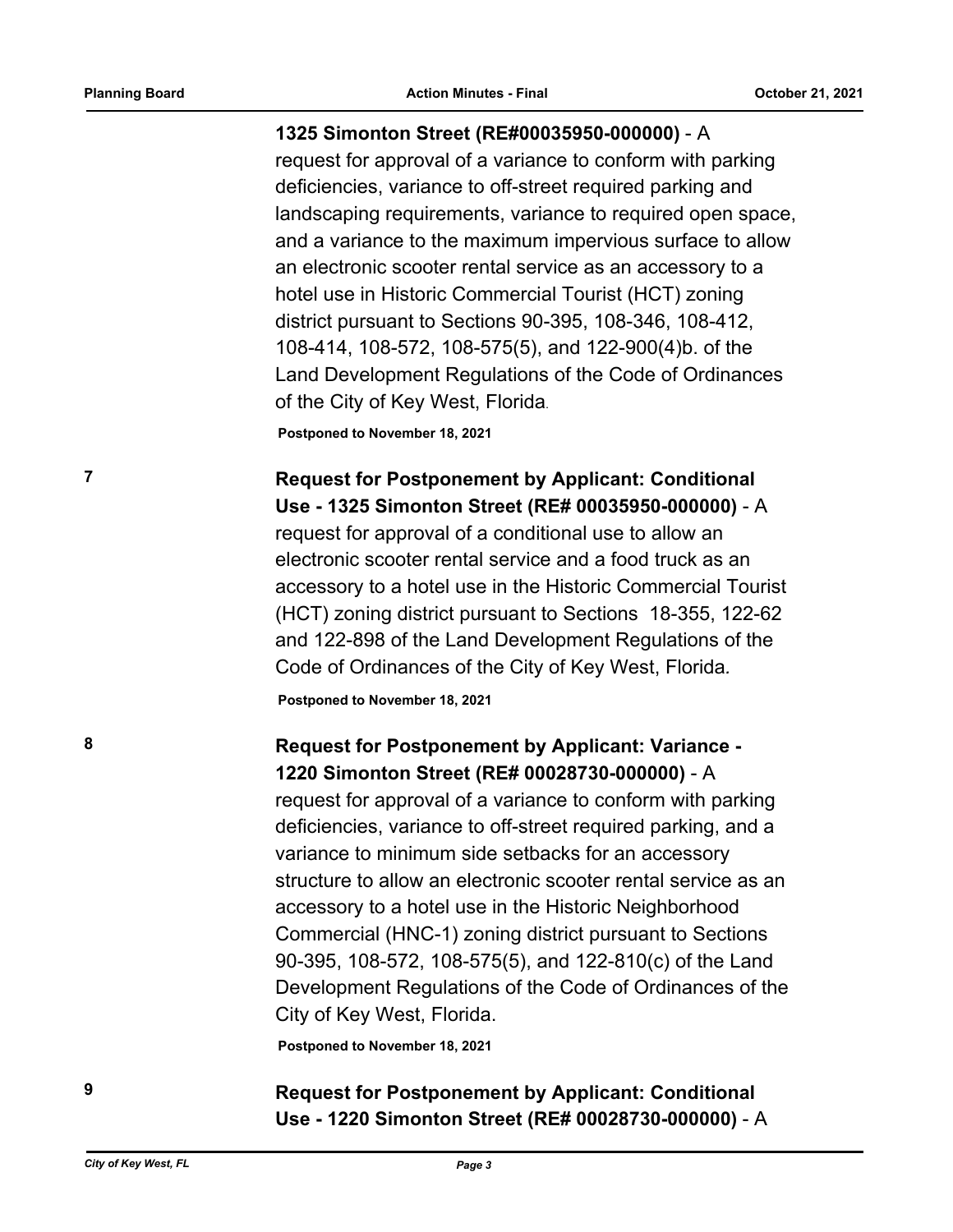request for approval of a conditional use to allow an electronic scooter rental service as an accessory to a hotel use in the Historic Neighborhood Commercial (HNC-1) zoning district pursuant to Sections 18-355, 122-62 and 122-808 of the Land Development Regulations of the Code of Ordinances of the City of Key West, Florida.

**Postponed to November 18, 2021**

## **10 Request for Postponement by Applicant: Variance - 1321 Simonton Street (RE# 00035940-000000)** - A

request for approval of a variance to conform with parking deficiencies and a variance to off-street required parking to allow an electronic scooter rental service as an accessory to a hotel use in the Historic Commercial Tourist (HCT) zoning district pursuant to Sections 90-395, 108-572, and 108-575(5) of the Land Development Regulations of the Code of Ordinances of the City of Key West, Florida. **Postponed to November 18, 2021**

### **11 Request for Postponement by Applicant: Conditional Use - 1321 Simonton Street - (RE# 00035940-000000)** -

A request for approval of a conditional use to allow an electronic scooter rental service as an accessory to a hotel use in the Historic Commercial Tourist (HCT) zoning district pursuant to Sections 18-355,122-62 and 122-898 of the Land Development Regulations of the Code of Ordinances of the City of Key West, Florida.

**Postponed to November 18, 2021**

### **12 Request for Postponement by Applicant: Variance - 1401 Simonton Street (RE#00036231-000000)** - A

request for approval of a variance to conform with parking deficiencies and a variance to off-street required parking to allow an electronic scooter rental service as an accessory to a hotel use in the Historic Commercial Tourist (HCT) zoning district pursuant to Sections 90-395, 108-572, and 108-575(5) of the Land Development Regulations of the Code of Ordinances of the City of Key West, Florida.